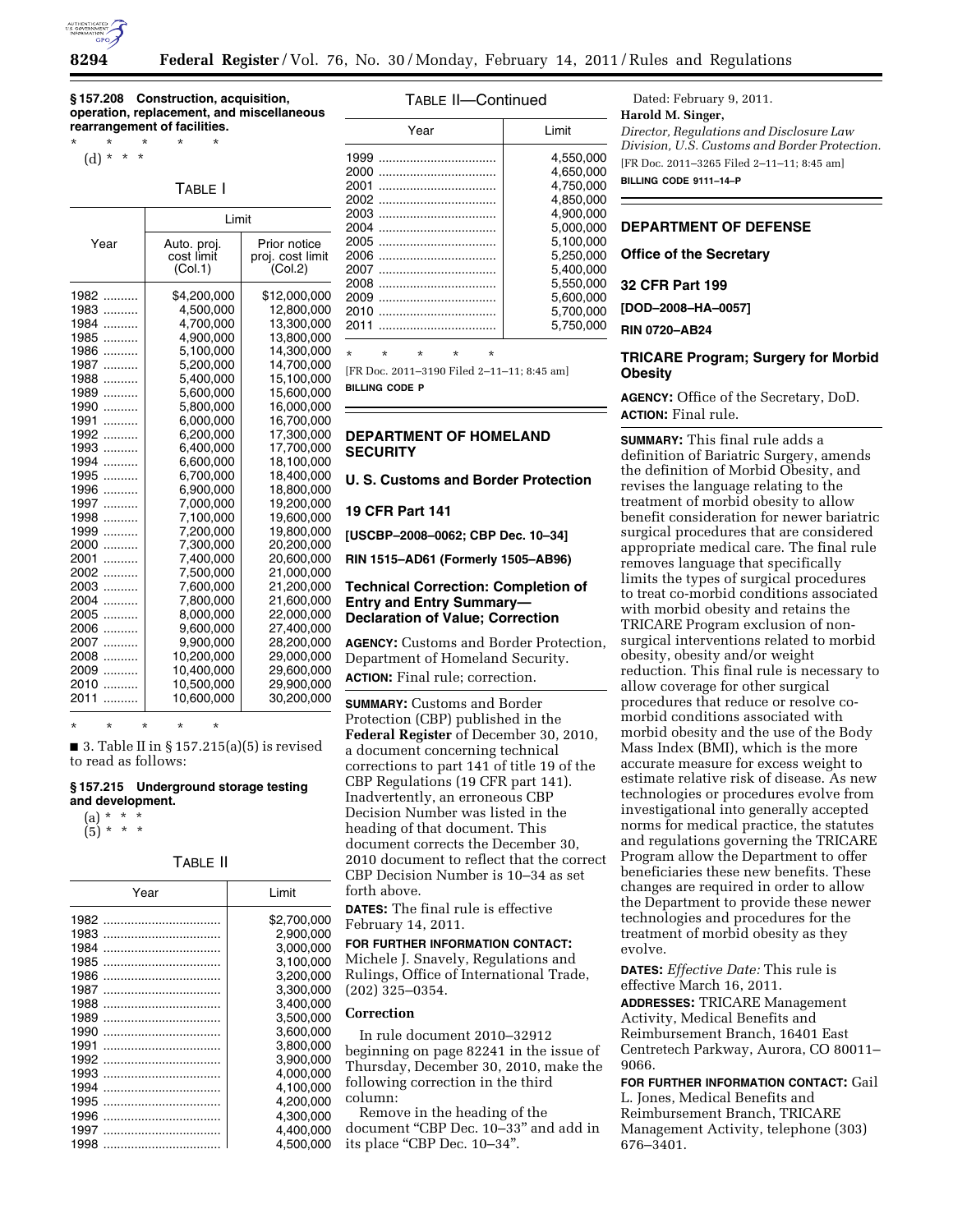## **SUPPLEMENTARY INFORMATION:**

#### **I. Background**

On December 27, 1982, the Department of Defense (DoD) published a final rule in the **Federal Register** (47 FR 57491–57493) that restricted surgical intervention for morbid obesity to gastric bypass, gastric stapling, or gastroplasty method (excluding all other types) when the primary purpose of surgery is to treat a severe related medical illness or medical condition. The severe medical conditions or illness associated with morbid obesity included diabetes mellitus, hypertension, cholecystitis, narcolepsy, Pickwickian Syndrome (and other severe respiratory disease), hypothalamic disorders, and severe arthritis of the weight-bearing joints. The DoD also limited program payments to two categories of patients: (1) Those who weighed 100 pounds over their ideal weight with a specific severe medical condition; and (2) those who were 200 percent or more over their ideal weight with no medical complications required. Program payment was made available as well in cases in which a patient, who originally met the criteria, received an intestinal bypass, or other surgery for obesity and, because of complications, required a second surgery. Payment was allowed even though the patient's condition may not have technically met the definition of morbid obesity because of the weight that was already lost following the initial surgery. All other surgeries including non-surgical treatment related to morbid obesity, obesity, and/or weight reduction were excluded.

The DoD used the definition of morbid obesity, which was based on the Metropolitan Life Table and used then by other major health care plans, as well as reflected the 1982 general opinion regarding which cases justify surgical intervention. The DoD decided, at the time, that it was necessary to be very specific in benefit parameters due to fiscal responsibility and to ensure that Program beneficiaries were not being exposed to less than fully developed medical technology or procedures.

At the time the current regulation was written in 1982, gastric bypass, gastric stapling, and gastroplasty methods were the recognized surgeries for morbid obesity. However, in recent years, other bariatric surgical procedures have evolved and some have a substantial body of literature to support their safety and efficacy. Unlike the original rule that listed the specific surgical procedures and the clinical conditions for which coverage may be extended; this final rule authorizes benefit consideration for those bariatric surgical procedures that have moved from the unproven status to the position of nationally accepted medical practice, as determined by the Program standard of reliable evidence.

Also in 1982 during development of the current regulation for morbid obesity, overweight and obesity were typically measured with height-weight tables (such as the Metropolitan Life Table). The 1982 regulation restricted eligibility for bariatric surgery to individuals who exceed their ideal weight for height by 100 pounds with an associated severe medical condition, or 200 percent or more over their ideal body weight with no associated medical condition required.

This final rule changes the Program definition of morbid obesity to reflect the current nationally accepted medical use of the BMI, rather than the typical assessed height-weight table (*i.e.,* the Metropolitan Life Table), to determine an individual's eligibility for bariatric surgical treatment. The BMI is the more accurate measure for excess weight to estimate relative risk of disease. Since there now are more than 30 major diseases associated with obesity, the final rule requires the Director, TMA, to issue specific criteria for co-morbid conditions exacerbated or caused by (morbid) obesity, as determined by the Program standard of reliable evidence.

This final rule does not expand the TRICARE benefit for morbid obesity surgery. However, it does make the specific procedures that are covered, as well as the clinical conditions for which coverage may be extended, a matter of policy. In other words, new bariatric surgery procedures may be added to the TRICARE benefit structure as such procedures are proven safe and effective and are established as nationally accepted medical practice as determined by the Program standard of reliable evidence.

## **II. Public Comments**

On October 29, 2009 (74 FR 55792– 55794), the Office of the Secretary of Defense published a proposed rule and provided the public the opportunity to comment on implementing changes to surgery for morbid obesity. The comment period closed on December 28, 2009. As result of publication of the proposed rule, DoD received 18 comments. Thirteen commenters expressed support and approval. We appreciate all expressions of support and approval for the proposed guidelines. We do not discuss the majority these comments which were favorable to the proposed rule and thus with which the Agency generally agrees. However, several people made

comments with specific suggestions and questions and we have responded to each of these comments below.

*Comment:* One commenter objected to the provisions of the proposed rule in the belief the coverage is inappropriate for the selected group of patients.

*Response:* We disagree. As discussed in the proposed rule, TRICARE allows coverage for surgical procedures that may reduce or resolve co-morbid conditions associated with morbid obesity. This is because a component of the effective treatment of the comorbidity condition for those who fit the morbid obesity criteria set forth in this rule is weight loss. Thus while the Department does not pay for general weight loss programs, it may pay for these bariatric surgical procedures as a component of the treatment of the comorbidity condition. Title 10, United States Code Section 1079(a)(13) is sometimes referred to as the Department's ''medical necessity'' provision. It prohibits the Department from providing any service or supply, which is not medically, or psychologically necessary to prevent, diagnose, or treat a mental or physical illness, injury, or bodily malfunction as assessed or diagnosed by a physician or other authorized provider. Because the Department has found this type of treatment for the co-morbidity condition to be medically necessary, the type of health care services in the proposed rule are the type of health care services authorized by statute and may be provided by the TRICARE program.

*Comment:* Another commenter asked if there is anything being done to help employees cope with their obesity, and whether there are any preventative programs in place to educate people and help them to avoid obesity.

*Response:* There is a focus on health and wellness for active duty members, DoD civilians, retired members, contractors, reservists, and beneficiaries to help encourage healthy lifestyles. Each of the armed services has developed programs to promote fitness and health. The Army has the *MOVE*  Program, which is a personalized online weight management program that comprises up to 13 one-hour sessions. The Navy *Shipshape* Program is designed to move military personnel and their families toward healthier food choices, fitness habits and lifestyles. The Air Force *Fit to Fight* Program encourages unit fitness programs, encourages units to exercise together, and offers nutrition and fitness counseling to those with borderline fitness test scores. These wellness programs are designed to provide individuals with tools to improve their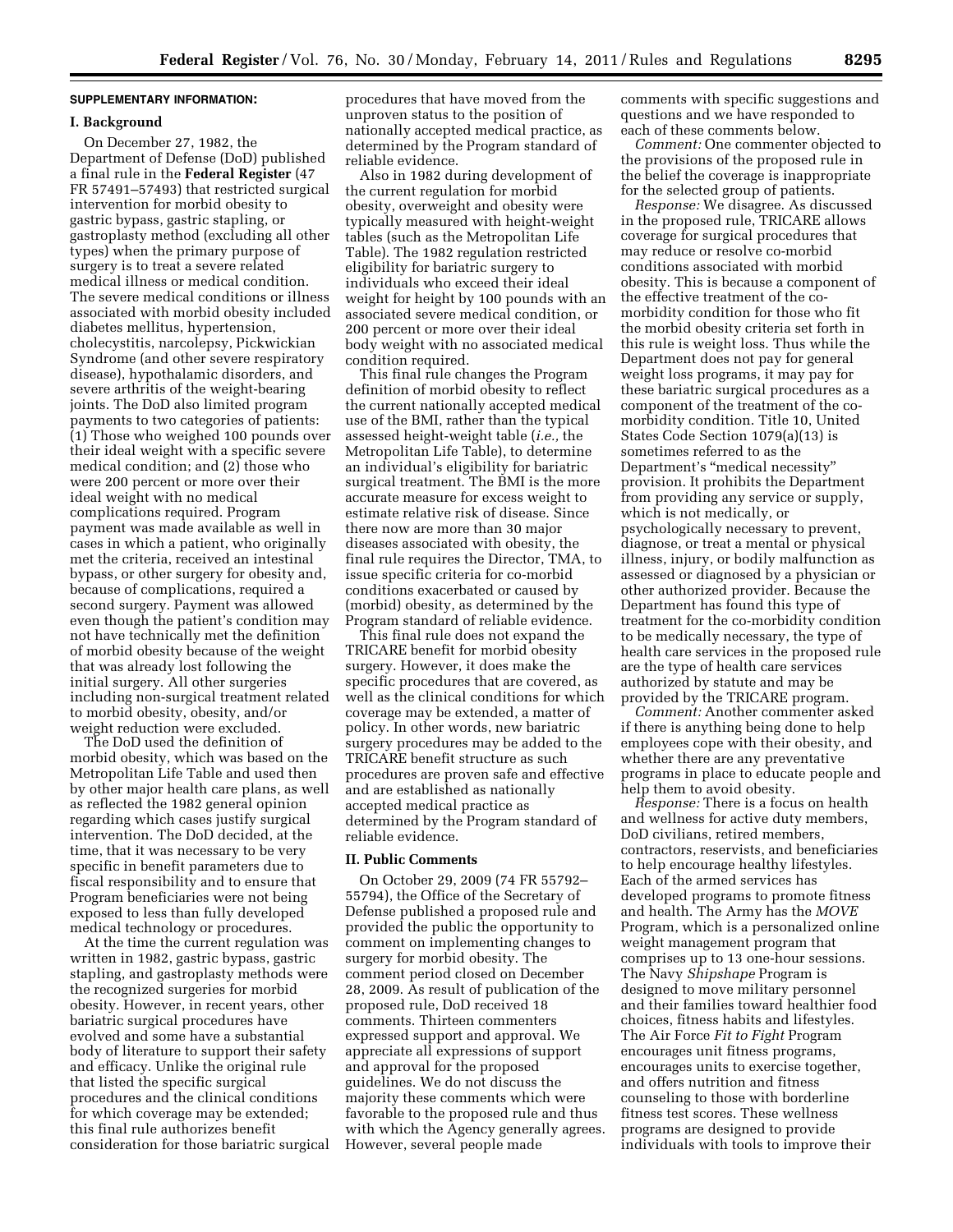overall health and lifestyles and address everything from smoking to obesity.

*Comment:* One professional organization affirmed the purpose and scope of the rule acknowledging the need to use body mass index (BMI) criteria instead of the Metropolitan Life Tables accurately to classify the degree of morbid obesity. The commenter recommends that DoD provide coverage for other standard accepted bariatric surgical procedures as recognized by the American College of Surgeons (ACS), Bariatric Surgery Center Network (BSCN) and American Society for Metabolic and Bariatric Surgery (ASMBS). Another professional commenter points out that gastric sleeve resection has been established and recognized by the ASMBS as having an important role, as an intermediate intervention regarding both risk and efficacy of weight loss between bypass and adjustable gastric banding.

*Response:* Before the Department may offer any treatment or procedure to its beneficiaries, the regulations in this part require that the treatment or procedure must be "proven care". This is done as outlined in § 199.4(g)(15) of this part using the hierarchy of established reliable evidence as defined in § 199.2 of this part. A procedure must meet this standard in order for the Department to ensure safe, quality health care for its beneficiaries and to avoid arbitrary administration of TRICARE benefit decisions.

*Comment:* Another commenter agrees with the changes as well but recommends that the list of obesityassociated co-morbidities be a complete, inclusive list to prevent inappropriate denial of service. The commenter goes on to state that covered procedures should include the laparoscopic vertical sleeve gastrectomy and duodenal switch procedures.

*Response:* We appreciate the suggestion that morbid obesity multiple co-morbidities be a complete, inclusive list and will consider it as one of many recommendations in revising the benefit policy. We disagree with the commenter's suggestion that vertical sleeve gastrectomy (VSG) and biliopancreatic diversion with duodenal switch (BPD/DS) should be covered under the TRICARE Program. The evidence evaluating the safety and efficacy of BPD/DS and VSG do not meet the program specific standards of reliable evidence. Existing data does suggest the use of these procedures is a possible benefit to some patients but there is incomplete information to predict the effect of long-term outcomes. This lack of information relating to the long-term outcomes is a matter of

concern to the Department. Medical literature indicates as well that wellcontrolled trials are needed to determine both short-term and longterm safety and efficacy of BPD/DS and long-term (> 5 years) weight loss and comorbidity resolution data for VSG. The Agency will continue to monitor the development of the literature and the status of ongoing well-controlled clinical trials regarding the effectiveness of the laparoscopic VSG and BPD/DS procedures. At such time when the reliable evidence demonstrates that these bariatric surgical procedures have proven medical effectiveness, the Director, TMA will initiate action to cover these procedures.

*Comment:* This same commenter asks that DoD consider improving reimbursement for bariatric surgical procedure to a level that increases access for patients. The commenter goes on to state that current reimbursement levels are so low that many surgeons will not accept these patients because TRICARE rates are tied to Medicare fee schedule, and rates have declined over 10% in the last two years despite increasing practice overhead expenses.

*Response:* In section 707 the National Defense Authorization Act of Fiscal Year 2002, Congress amended the statutory authorization (in 10 U.S.C. 1079(j)(2)) to a mandate that TRICARE payment methods shall be determined in accordance with Medicare payment rules to the extent practicable. In the same way under 10 U.S.C. 1079(h), the amount to be paid to health care professional and other non-institutional health care providers ''shall be equal to an amount determined to be appropriate, to the extent practicable, in accordance with the same reimbursement rules used by Medicare''

*Comment:* One commenter asked if the proposed guidelines apply to active duty service members as well.

*Response:* TRICARE covers most health care deemed medically necessary for active and retired military and their dependent family. However, bariatric surgery primarily represents a major and permanent change to the digestive system and requires a strict adherence to a dietary regimen, which interferes with operational deployment of active duty service members (ADSMs). Because of this, ADSMs are not permitted to have bariatric surgery. ADSMs have an obligation to maintain themselves in a state of high physical readiness and the Services have weight and fitness screening programs to assure compliance with Service standards, and each Service offers evidence-based, multidisciplinary weight and fitness

programs for individuals who are unable to meet those standards.

*Comment:* Another commenter expresses his company's support for the proposal rule to add new bariatric surgical procedures to the TRICARE benefit structure when such procedures are proven safe, effective, and established as nationally accepted medical practice, as determined by the TRICARE definition of reliable evidence. The commenter also noted that the proposed rule did not clearly state that the definition of reliable evidence applies to the determination that a procedure is established as nationally accepted medical practice; and therefore, recommend paragraph (e)(15) of this section be modify.

*Response:* We appreciate the commenter's support and concerns regarding the application of TRICARE definition of reliable evidence and have modified paragraph (e)(15) of this section to include a reference to § 199.2 of this part for the procedures used in determining if a medical treatment or procedure is unproven.

*Comment:* This same commenter recommends coverage for laparoscopic adjustable gastric band (LAGB) and medically necessary adjustment of LAGB systems. The commenter also recommends that DoD revise the proposed rule to add coverage for postsurgical follow-up and band adjustments. The commenter also recommends that DoD not specify any minimum duration of weight loss management as a precondition for the bariatric surgery and that type 2 diabetes mellitus be specified as a highrisk co-morbidity exacerbated or caused by morbid obesity.

*Response:* The laparoscopic adjustable gastric banding surgical procedure (including post-surgical follow-up and band adjustments) became a TRICARE benefit effective February 1, 2007. TRICARE also provides coverage for follow-up care to include band adjustments and any unfortunate sequelae resulting from the adjustment for those patients who underwent the LAP-Band surgery before the effective date of coverage. Coverage, however, is contingent upon the patient meeting TRICARE morbid obesity policy criteria at the time of his or her surgery. We appreciate the suggestion that DoD not specify any minimum duration of weight loss management as a precondition for the bariatric surgery and that type 2 diabetes mellitus be specified as a high-risk co-morbidity and will consider these as one of many recommendations in future revisions regarding the benefit policy.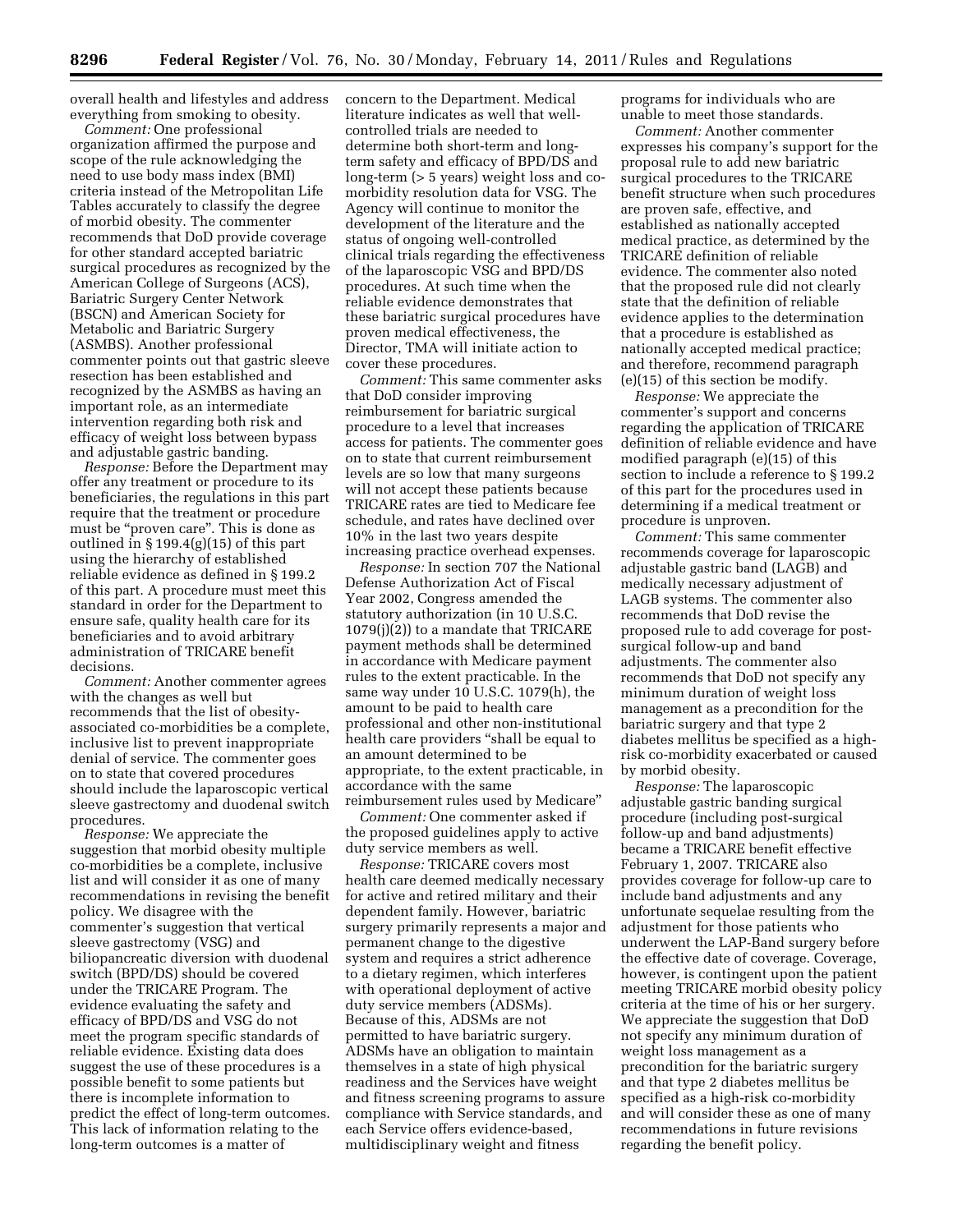*Comment:* This same commenter noted that the proposed rule did not require physicians or facilities performing bariatric surgical procedures to fulfill any specific qualification requirements for coverage. The commenter states that it is the understanding that DoD intends to leave the issue of facility and surgeon qualification to the discretion of TMA or its Managed Care Support Contractors.

*Response:* All TRICARE authorized providers are subject to the requirements as outlined in 32 CFR 199.6. Otherwise covered services are cost shared only if the individual professional provider holds a current, valid license or certification to practice his or her profession in the jurisdiction where the service is rendered.

This final rule considered all comments received during the comment period and has responded to those comments in this final rule. Since the proposed rule was published, DoD has revised paragraph (e)(15) of this section.

### **Regulatory Procedures**

*Executive Order 12866,* ''*Regulatory Planning and Review*''

It has been determined that this rule is not a significant regulatory action. This rule does not:

(1) Have an annual effect on the economy of \$100 million or more or adversely affect in a material way the economy; a section of the economy; productivity; competition; jobs; the environment; public health or safety; or State, local, or tribal governments or communities;

(2) Create a serious inconsistency or otherwise interfere with an action taken or planned by another Agency;

(3) Materially alter the budgetary impact of entitlements, grants, user fees, or loan programs, or the rights and obligations of recipients thereof; or

(4) Raise novel legal or policy issues arising out of legal mandates, the President's priorities, or the principles set forth in this Executive Order.

### *Unfunded Mandates Reform Act (Sec. 202, Pub. L. 104–4)*

It has been certified that this rule does not contain a Federal mandate that may result in the expenditure by State, local and tribal governments, in aggregate, or by the private sector, of \$100 million or more in any one year.

# *Public Law 96–354,* ''*Regulatory Flexibility Act*'' *(5 U.S.C. 601)*

It has been certified that this rule is not subject to the Regulatory Flexibility Act (5 U.S.C. 601) because it would not, if promulgated, have a significant

economic impact on a substantial number of small entities. Set forth in the final rule are minor revisions to the existing regulation. The DoD does not anticipate a significant impact on the Program. The change from heightweight tables to the BMI should have a minimal impact on the number of beneficiaries eligible for surgery.

# *Public Law 96–511,* ''*Paperwork Reduction Act*'' *(44 U.S.C. Chapter 35)*

It has been certified that this rule does not impose reporting or recordkeeping requirements under the Paperwork Reduction Act of 1995.

## *Executive Order 13132, Federalism*

It has been certified that this rule does not have federalism implications, as set forth in Executive Order 13132. This rule does not have substantial direct effects on:

(1) The States;

(2) The relationship between the National Government and the States; or

(3) The distribution of power and responsibilities among the various levels of Government.

The final rule is consistent with the proposed rule.

#### **List of Subjects in 32 CFR Part 199**

Claims, Dental health, Health care, Health insurance, Individuals with disabilities, and Military personnel.

Accordingly, 32 CFR part 199 is amended as follows:

### **PART 199—[AMENDED]**

■ 1. The authority citation for part 199 continues to read as follows:

**Authority:** 5 U.S.C. 301; 10 U.S.C. chapter 55.

■ 2. Section 199.2, paragraph (b) is amended by adding the definition of ''Bariatric Surgery'' and revising the definition of ''Morbid Obesity'' to read as follows:

## **§ 199.2 Definitions.**

\* \* \* \* \* (b) \* \* \*

*Bariatric Surgery.* Surgical procedures performed to treat co-morbid conditions associated with morbid obesity. Bariatric surgery is based on two principles: (1) Divert food from the stomach to a lower part of the digestive tract where the normal mixing of digestive fluids and absorption of nutrients cannot occur (i.e., Malabsorptive surgical procedures); or (2) Restrict the size of the stomach and decrease intake (i.e., Restrictive surgical procedures).

\* \* \* \* \*

*Morbid obesity.* A body mass index (BMI) equal to or greater than 40 kilograms per meter squared (kg/m2), or a BMI equal to or greater than 35 kg/m2 in conjunction with high-risk comorbidities, which is based on the guidelines established by the National Heart, Lung and Blood Institute on the Identification and Management of Patients with Obesity.

**Note:** Body mass index is equal to weight in kilograms divided by height in meters squared.

\* \* \* \* \*

■ 3. Section 199.4 is amended by revising paragraphs (e)(15) and (g)(28) to read as follows:

### **§ 199.4 Basic program benefits.**

\* \* \* \* \*

(e) \* \* \* (15) *Morbid obesity.* The TRICARE morbid obesity benefit is limited to those bariatric surgical procedures for which the safety and efficacy has been proven comparable or superior to conventional therapies and is consistent with the generally accepted norms for medical practice in the United States medical community. (See the definition of *reliable evidence* in § 199.2 of this part for the procedures used in determining if a medical treatment or procedure is unproven.)

(i) *Conditions for coverage.*  (A) Payment for bariatric surgical procedures is determined by the

requirements specified in paragraph (g)(15) of this section, and as defined in § 199.2(b) of this part. (B) Covered bariatric surgical

procedures are payable only when the patient has completed growth (18 years of age or documentation of completion of bone growth) and has met one of the following selection criteria:

(*1*) The patient has a BMI that is equal to or exceeds 40 kg/m2 and has previously been unsuccessful with medical treatment for obesity.

(*2*) The patient has a BMI of 35 to 39.9 kg/m2, has at least one high-risk comorbid condition associated with morbid obesity, and has previously been unsuccessful with medical treatment for obesity.

**Note:** The Director, TMA, shall issue guidelines for review of the specific high-risk co-morbid conditions, exacerbated or caused by obesity based on the Reliable Evidence Standard as defined in § 199.2 of this part.

(ii) *Treatment of complications.* 

(A) Payment may be extended for repeat bariatric surgery when medically necessary to correct or treat complications from the initial covered bariatric surgery (a takedown). For instance, the surgeon in many cases will